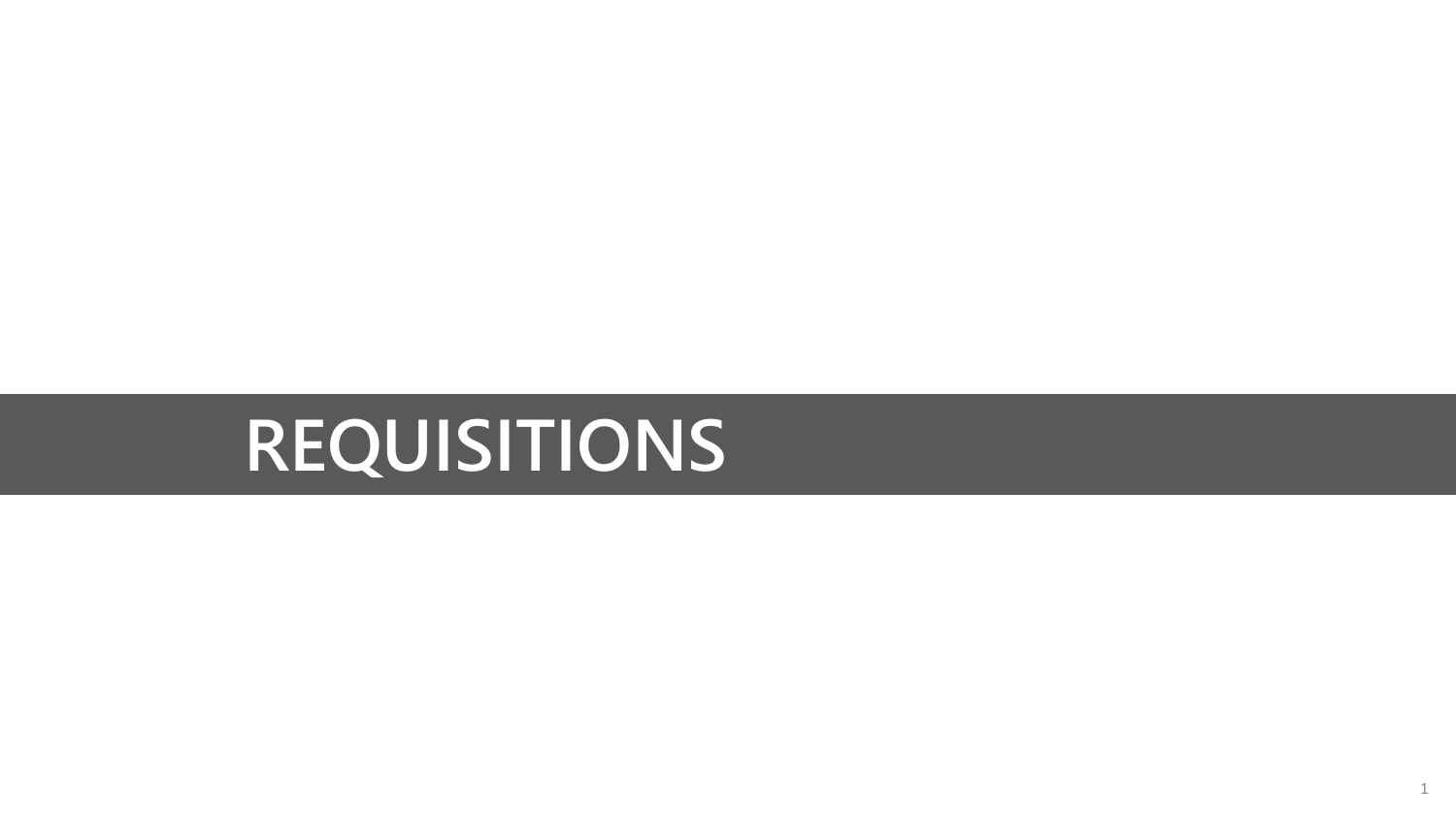## Overview of Requisition to PO Process

- A **Requisition (RQ)** is a request to purchase commodities or general services over \$10,000.
- RQs are used for **one-time, non-recurring** purchases. If a Department has several recurring RQs, or there is an **ongoing or annual need** for certain commodities or general services, OCA recommends initiating a **Term Contract.**
- **Workflow:**

**Create requisition in eProcurement module**  **Verify requisition details, such as ChartFields**

**If requisition is ready, budget check and submit for approval**

**Department Approver and OCA review and approve requisition**

Requestors can search for **catalog items** or place an order for **non-catalog items** by entering a description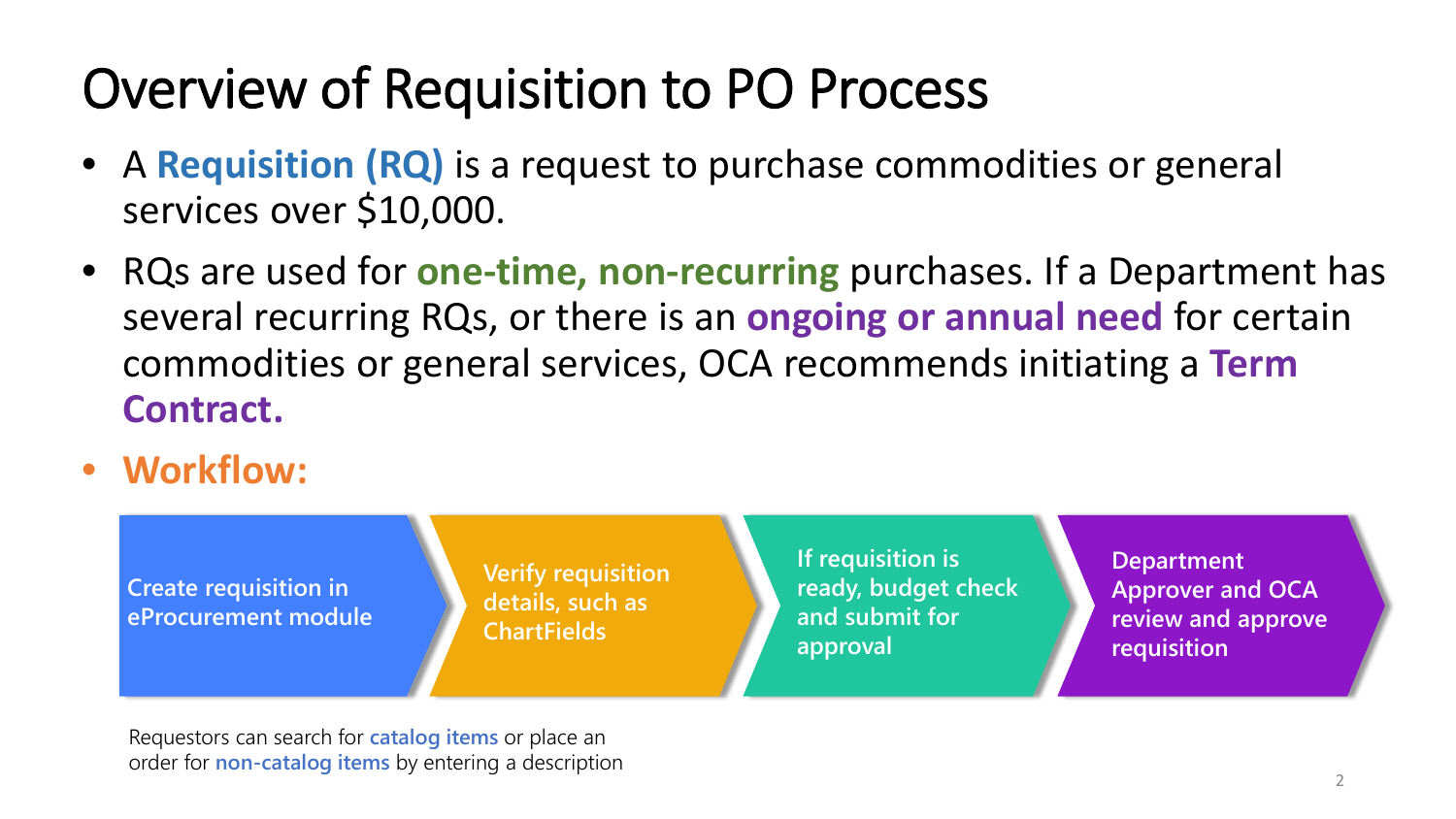### RQ SOURCED TO SOURCING EVENT OR PURCHASE ORDER

#### **1. RQ to PO (No Solicitation)**

- If the purchase is an approved Sole Source (or other waiver of competitive solicitation approved)
- If uses an existing RFQ pool managed by OCA that requires RQ to PO process.

#### **2. RQ to Solicitation to PO**

- Department submits RQ/bid specification information to OCA.
- OCA will competitively bid out the commodity or services through a Sourcing Event.
- The Sourcing Event will be advertised publicly so any vendor can bid on it.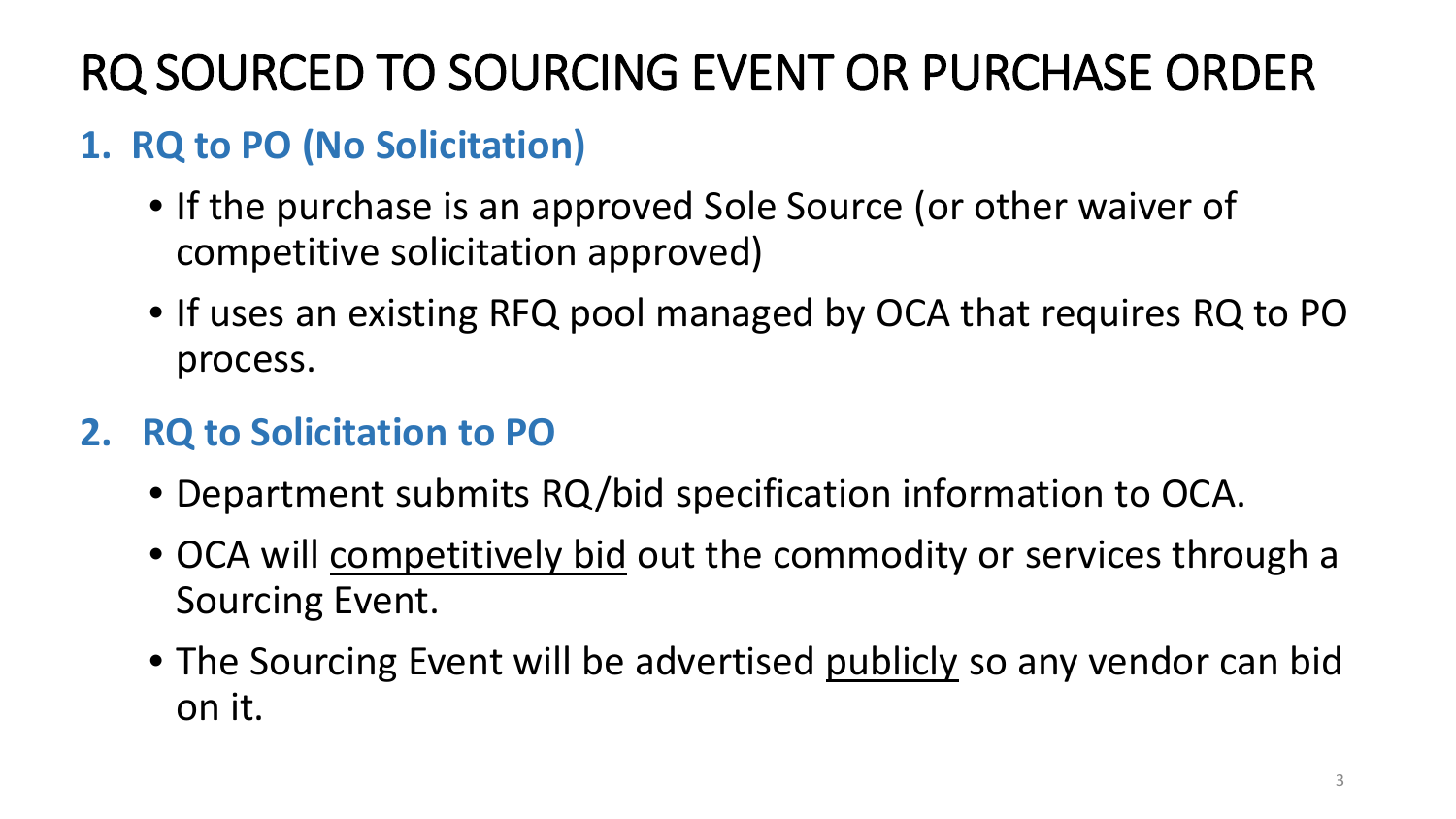## REQUISITION REQUIREMENTS (NON-FLEET / NON-IT ONLY)

- Departments submit their Requisitions into PeopleSoft.
- Requisition must contain the following minimum information:
	- Completed **OCA Non-IT Requisition Checklist** (available at [https://sfgov.org/oca/resources\)](https://sfgov.org/oca/resources)
	- **Bid specifications**: Clear description of the **technical requirements** of the item, including **minimum essential characteristics** and **key performance features** that the item must possess
	- **Quotes** for acceptable similar products from at least 3 vendors, which provides a basis for pricing
	- Correct **Chart of Accounts** that will fund the purchase.